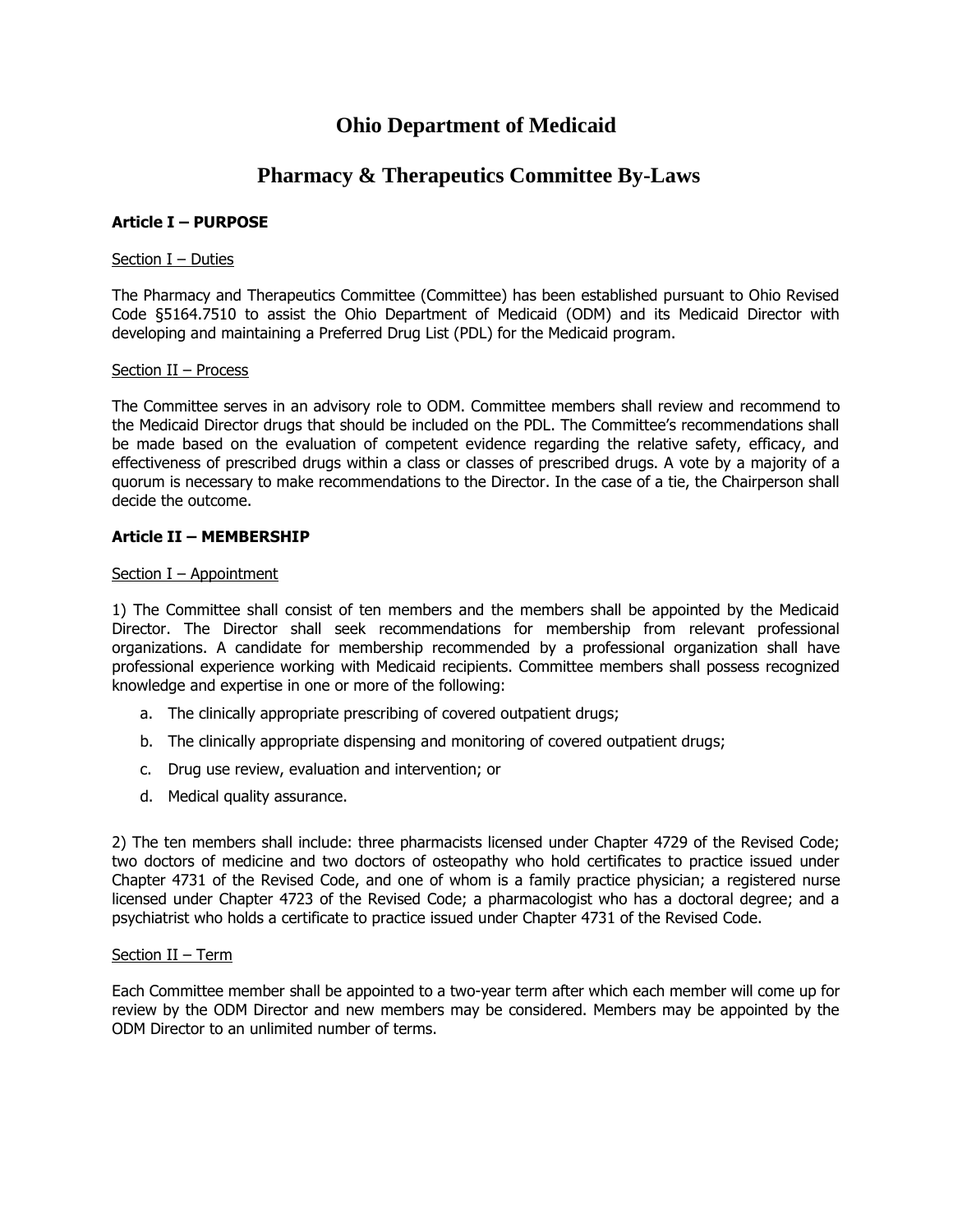#### Section III – Officers

There shall be a Chairperson and a Vice-Chairperson who shall be nominated and elected by a majority of the Committee. Other officers as deemed necessary and appropriate by the Committee may be nominated and elected by a majority vote. The Vice-Chairperson will take the place of the Chairperson upon his or her absence or request.

#### Section IV – Responsibilities

Committee members shall:

1) Review and recommend to the Medicaid Director the drugs that should be included on the PDL. Their recommendations shall be made based on the evaluation of competent, peer reviewed medical literature, professional guidelines and evidence regarding the relative safety, efficacy, and effectiveness of prescribed drugs within a class or classes of prescribed drugs.

2) Apply their knowledge of current clinical practice during discussions and the making of recommendations.

3) Attend and participate in all Committee meetings, unless they are excused for good cause shown or otherwise excused by the Chairperson. In the event the Chairperson is unable to attend, the Chairperson shall provide advance written notice for the absence to the ODM clinical vendor, who shall note the reasons for the absence in the meeting minutes.

#### Section V – Removal and Resignation

A Committee member may resign or may be removed at any time by the Medicaid Director, with or without cause.

## **Article III – MEETINGS**

#### Section I – Frequency

The Committee will meet up to four times a year as scheduled by ODM and at special meetings as determined by the Committee. One or more of the following topics may be discussed at the meetings:

- New brand drug or generic drugs on the market
- Changes to be made to the PDL based on any local or national issues (including contract issues)
- Feedback from drug manufacturers and the public through a Public Comment session

#### Section II – Procedure

1) The tentative meeting agenda, draft PDL, any therapeutic class reviews (TCRs) and new drug reviews (NDRs), and any other pertinent information will be made available electronically by the ODM clinical vendor to the Committee members no less than fourteen days in advance of the meeting.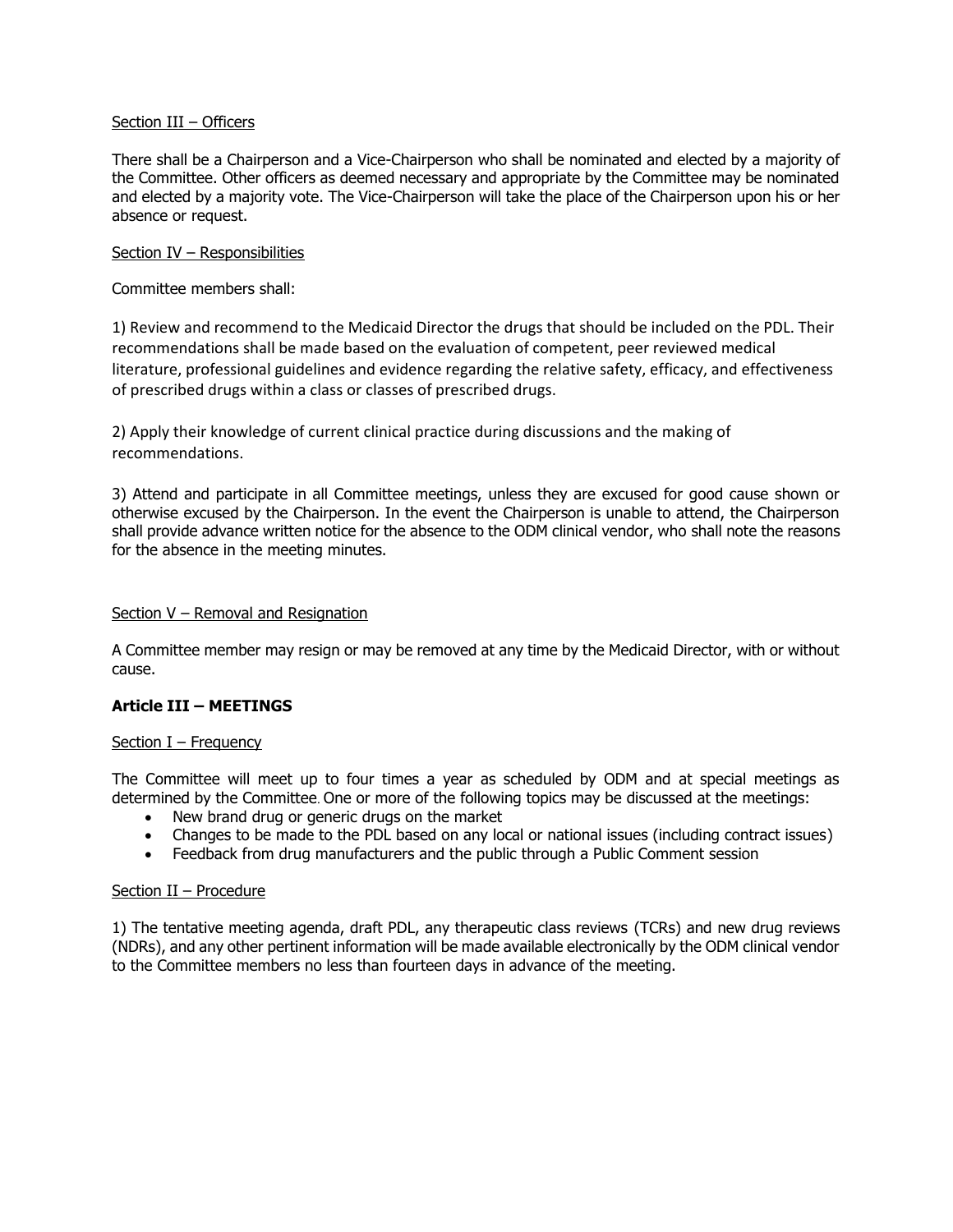2) For any meeting where the majority or all of the PDL is on the agenda, the meeting agenda, draft PDL and drug reviews/therapeutic class reviews, and any other pertinent information will be sent electronically by the clinical vendor to the Committee members no less than thirty days in advance of the meeting.

3) A detailed committee agenda shall be posted on ODM's website not later than fourteen days prior to the date of a regularly scheduled meeting, and not later than seventy-two hours prior to the date of a special meeting called by the Committee. For meetings where a majority or all of the PDL is on the agenda, a draft PDL shall be posted on ODM's website.

4) During the Committee meetings, non-extracted PDL categories will be voted on by a consent agenda. Extracted categories will be reviewed and voted on individually. The Clinical vendor, ODM representatives and Committee members are able to request extraction of any or all categories for any reason.

5) The Committee may establish one or more subcommittees to investigate and analyze issues consistent with the duties of the Committee under Ohio Revised Code §5164.7510. The subcommittee(s) may submit proposals to the Committee regarding the issues and the Committee may adopt, reject or modify the proposals.

6) The Committee shall post its recommendations on the website not later than seven days after the meeting at which the recommendation was approved.

7) The ODM clinical vendor shall take meeting minutes.

8) The Committee shall conduct its meeting according to parliamentary procedures outlined in Robert's Rules of Order.

## **Article IV - QUORUM**

A quorum of five members of the Committee is required to conduct business. A majority will determine the Committee's election of officers, committee appointments, and recommendations.

No business can be transacted without a quorum except to adjourn the meeting. If a question is raised, debate is allowed but no vote can be taken.

To be considered present, to vote, and to be included in determining whether a quorum is present at a meeting, a member must be present in person unless permitted by ODM to attend virtually pursuant to the Americans with Disabilities Act or any other state or federal law. A request to attend virtually must be submitted to ODM at least one week prior to a scheduled meeting.

## **Article V - PUBLIC PARTICIPATION**

An interested party shall be permitted to make a presentation or submit written material to the Committee during a committee meeting. The presentation or other material shall be relevant to an issue under consideration by the Committee and any written material, including a transcript of testimony to be given on the day of the meeting, may be submitted to the Committee in advance of the meeting.

Drug manufacturers whose products are under review may make a presentation or submit written material to the Committee. Drug manufacturers should focus on the relative clinical merits of their drug versus comparable products, and not discuss price with the Committee. Drug manufacturers shall not discuss Committee business, by any means, including oral or written communication, with individual Committee members outside the public meeting setting.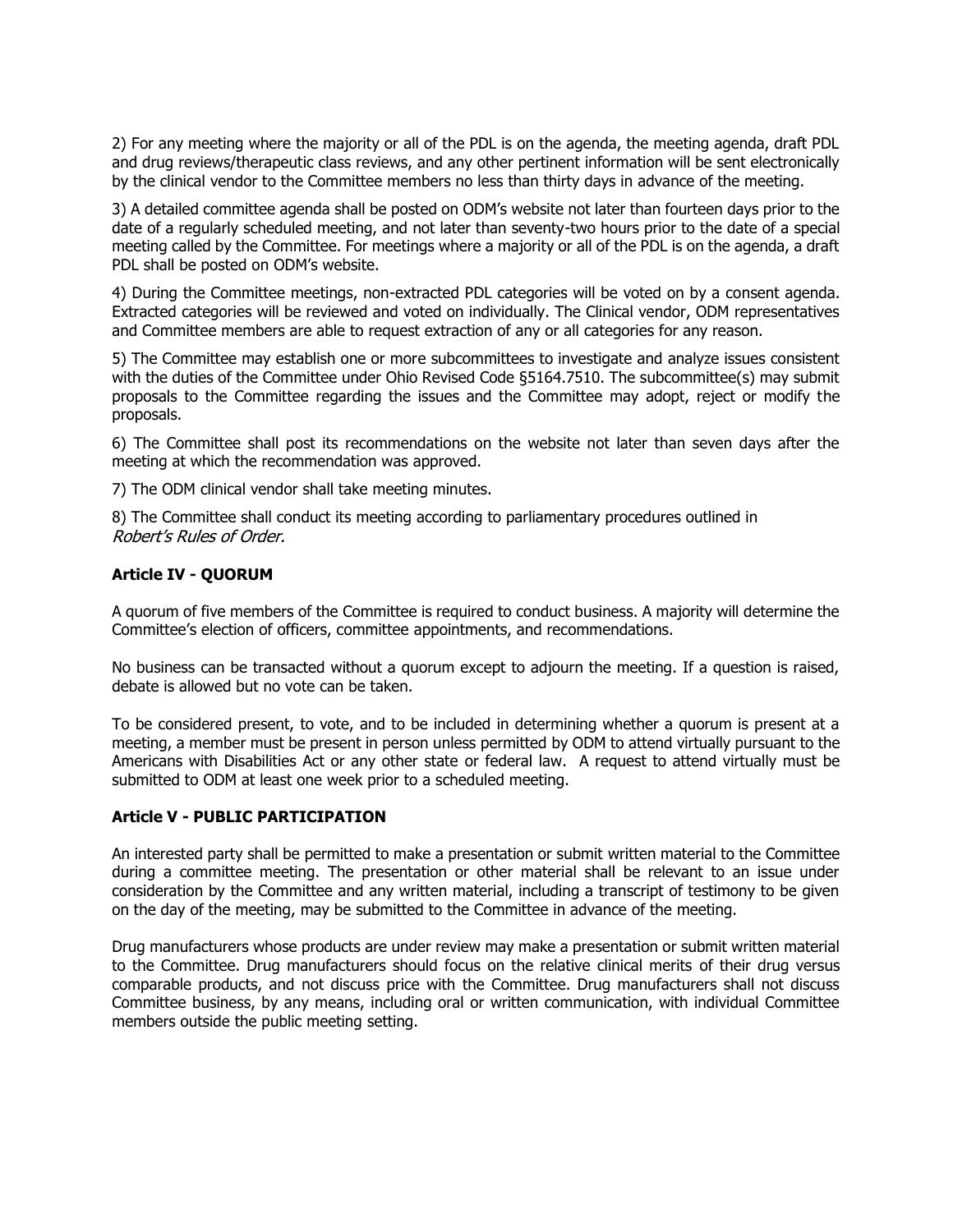Guidelines for Presenters:

1) Interested parties may request to present and provide written materials to the Committee by contacting the clinical vendor before the meeting. Interested parties may also request to present and provide written materials during the meeting. If the request to present is submitted before the scheduled meeting, the presenter must provide both an explanation of the topic and, if the interested party presenter is not a drug manufacturer, a signed conflict of interest statement. The conflict of interest statement must include the interested party's affiliation (employer, client, advocacy group, etc…), relationships with any pharmaceutical manufacturers, and any other relevant relationships, which may impact the speaker's statements.

The clinical vendor contact information is available on the Department's website at: [http://pharmacy.medicaid.ohio.gov.](http://pharmacy.medicaid.ohio.gov/)

2) The clinical vendor will confirm presentations with the interested party before the meeting. To be confirmed as a presenter at the meeting, requests to present must be received by 5:00pm on the Friday before the scheduled meeting.

- a. Presentations by Interested Parties will be limited to a maximum of three minutes, with the Committee chair having the option to extend or further limit the speaker's time depending on the situation. The Committee chair will not unreasonably deny requests for additional presentation time.
- b. Presentations by Interested Parties who are Drug Manufacturers will be limited to a maximum of three minutes, with the Committee chair having the option to extend or further limit the speaker's time depending on the situation.
- c. Presenters should email an electronic copy of the presentation to the ODM clinical vendor for distribution to the Committee.
- d. Unscheduled presenters should check-in with the clinical vendor before the start of the meeting and provide a description of the topic to be discussed and a signed conflict of interest statement. Unscheduled presenters will not be permitted to present at the meeting before providing the above.

3) Written materials should be submitted to the ODM clinical vendor in electronic form at least two business days prior to the scheduled meeting to give the Committee time to review the materials before matters are voted upon. Because of time limitations, written materials submitted after this deadline may not be reviewed by the Committee before matters are voted upon.

## **Article VI - DISCLOSURE OF INTEREST**

Members of the Committee will be required to submit, on an annual basis, a signed "Pharmacy and Therapeutics Committee Conflict of Interest Policy" form. Committee members have an ongoing duty to disclose to the Committee any conflicts or potential conflicts of interests.

If a member has an interest that may affect or be perceived to affect the member's independence of judgment, the member must recuse himself/herself from the voting process for the drug class concerned. This recusal includes but is not limited to refraining from deliberation or debate, making recommendations, volunteering advice, and participating in the decision-making process in any way.

The Chairperson will review the criteria that members should use to determine whether to recuse themselves from the voting process at the beginning of each meeting and ask whether any members need to recuse themselves from consideration of a particular drug or class of drugs.